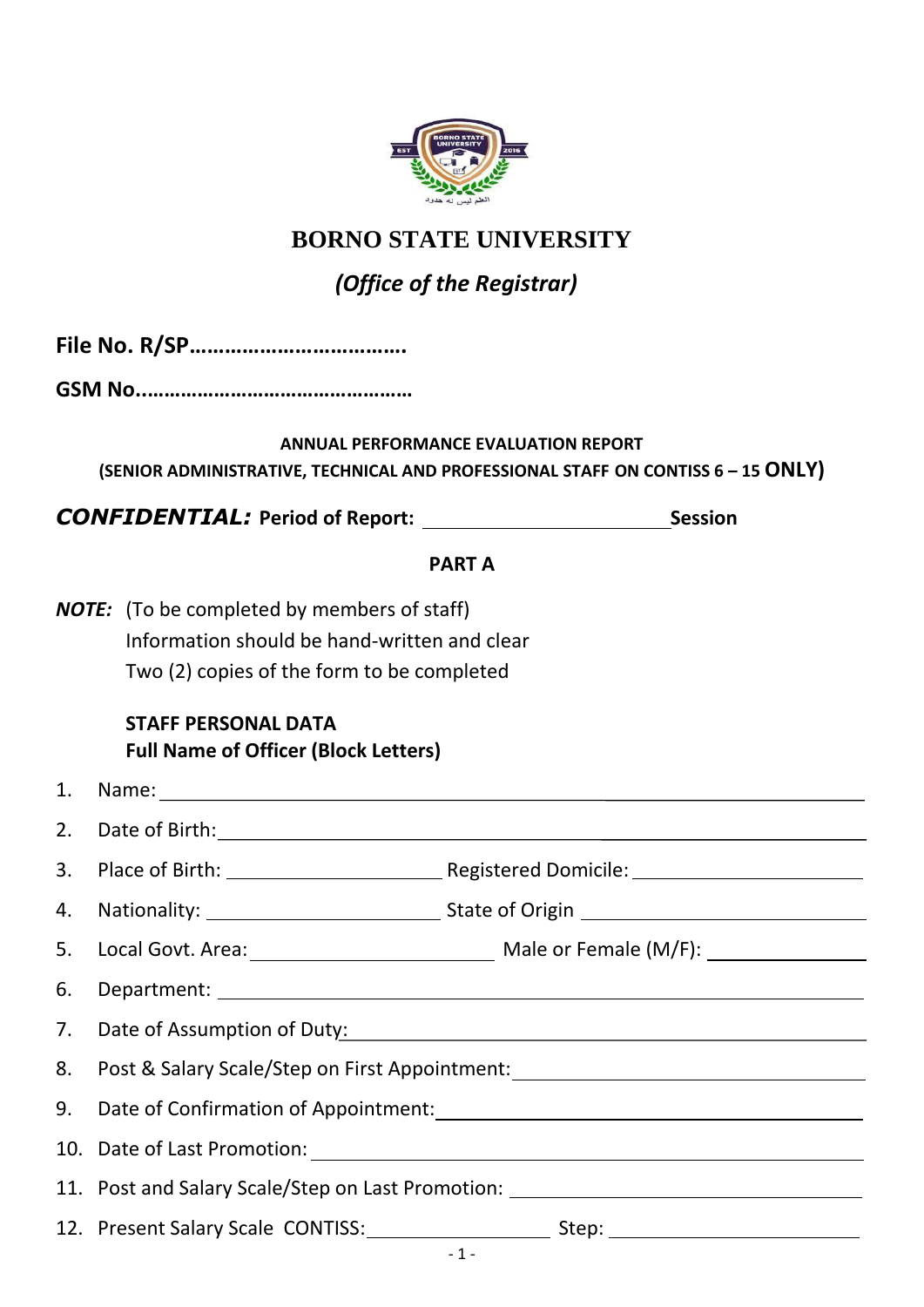## 14. Qualification: (a) Academic/Professional (Honorary Degree not to be included)

| <b>University</b><br>Degree/Diploma | Class (if any) and<br>Specialization | <b>Awarding Institution</b> | <b>Date</b> |
|-------------------------------------|--------------------------------------|-----------------------------|-------------|
|                                     |                                      |                             |             |
|                                     |                                      |                             |             |
|                                     |                                      |                             |             |

# **PART B**

- 1. State the mission and objective of the University:
- 2. Work schedule: specify what you do at work:
- 3. Whom do you report to?
- 4. State how your work contributes to the attainment of the mission/objectives of the place you are currently working:
- 5. Is your supervisor/the person you report to aware and in agreement with your job target?
- 6. Of the duties performed in the current year under assessment, mention in order of preference what you consider as your greatest contribution towards achieving schedule targets:
- 7. Was the claimed target accomplished within required time frame? Answer Yes or No
- 8. Is your supervisor aware that your contributions were accomplished within required time frame: **Yes** or No
- 9. If the claimed targets were not accomplished within required time frame, what are the reasons for the delay?
- 10. Did you report the delay and reasons for not accomplishing task within target time to your superior? Answer Yes or No: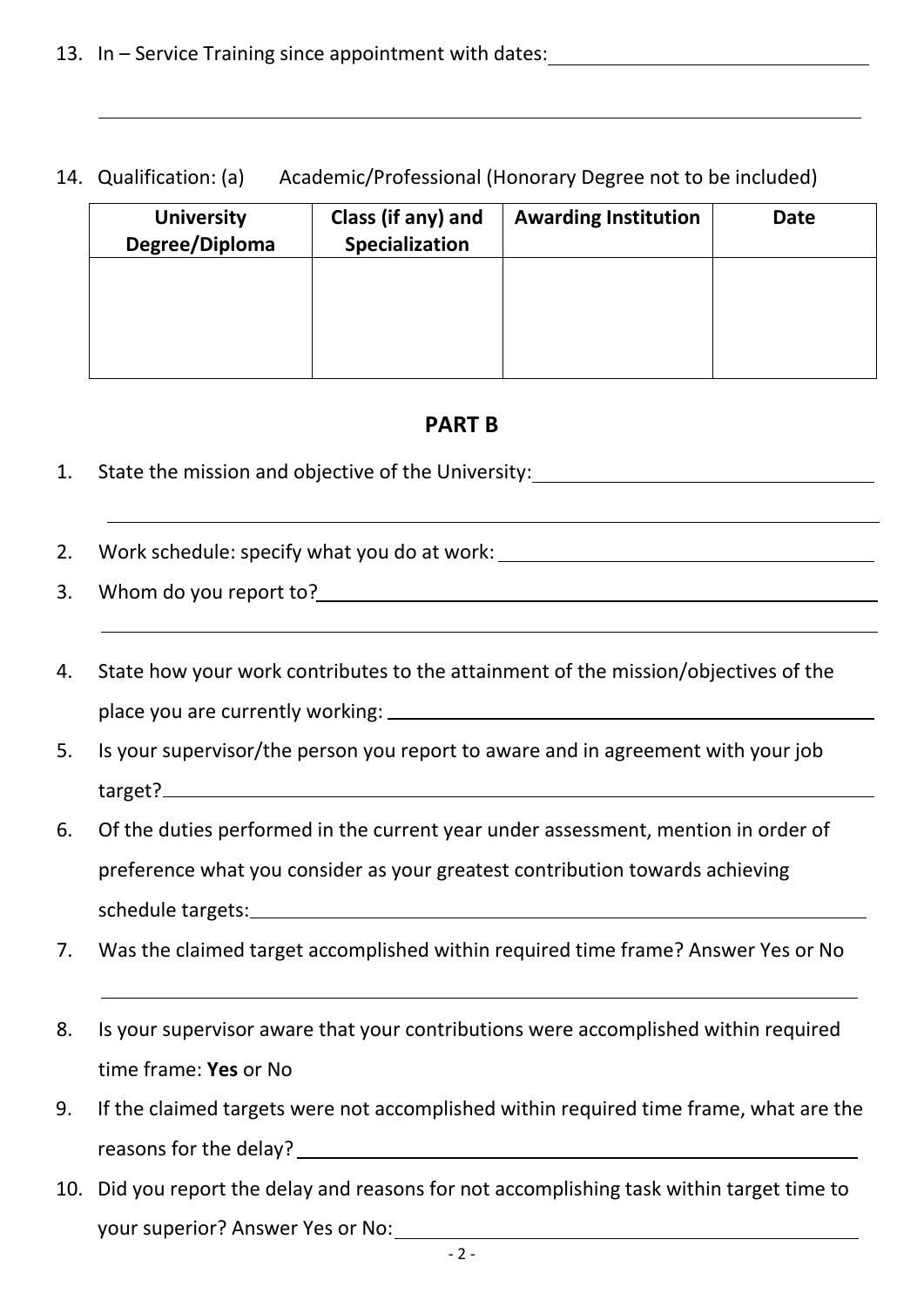If "Yes", what did your Supervisor do? And if "No" why did you not report?

- 11. How is your current intellectual aptitude and core competence enough to perform? Effective on this job? State reasons.
- 12. If "yes" to the above answer, is it also enough for you to perform effectively if a higher job is given to you? Answer **Yes** or No:
- 13. Did you obtain further relevant academic or professional qualifications that increase your capacity to perform during the period under assessment? Answer **Yes** or No:
- 14. If yes, state the nature of qualification and the institution attended with date.

### **TRAINING NEEDS**

- 15. If, as a result of the assessment made earlier in the report you consider that performance or potential could be improved by training please specify the needs
- 16. If they cannot be met by training on the job, please suggest, if possible, in which way they might be met:

### **LEAVE RECORDS**

17. (A) (Total number of days absent on sick leave during the period covered by the report)

| S/No. | <b>Nature</b>   | From | To | <b>Number of</b> |
|-------|-----------------|------|----|------------------|
|       |                 |      |    | <b>Days</b>      |
|       | Hospitalization |      |    |                  |
| ii)   | Sick Leave      |      |    |                  |
|       | Total           |      |    |                  |

| 10              |               |      |    |                  |
|-----------------|---------------|------|----|------------------|
| $^{\circ}$ /No. | <b>Nature</b> | From | го | <b>Number of</b> |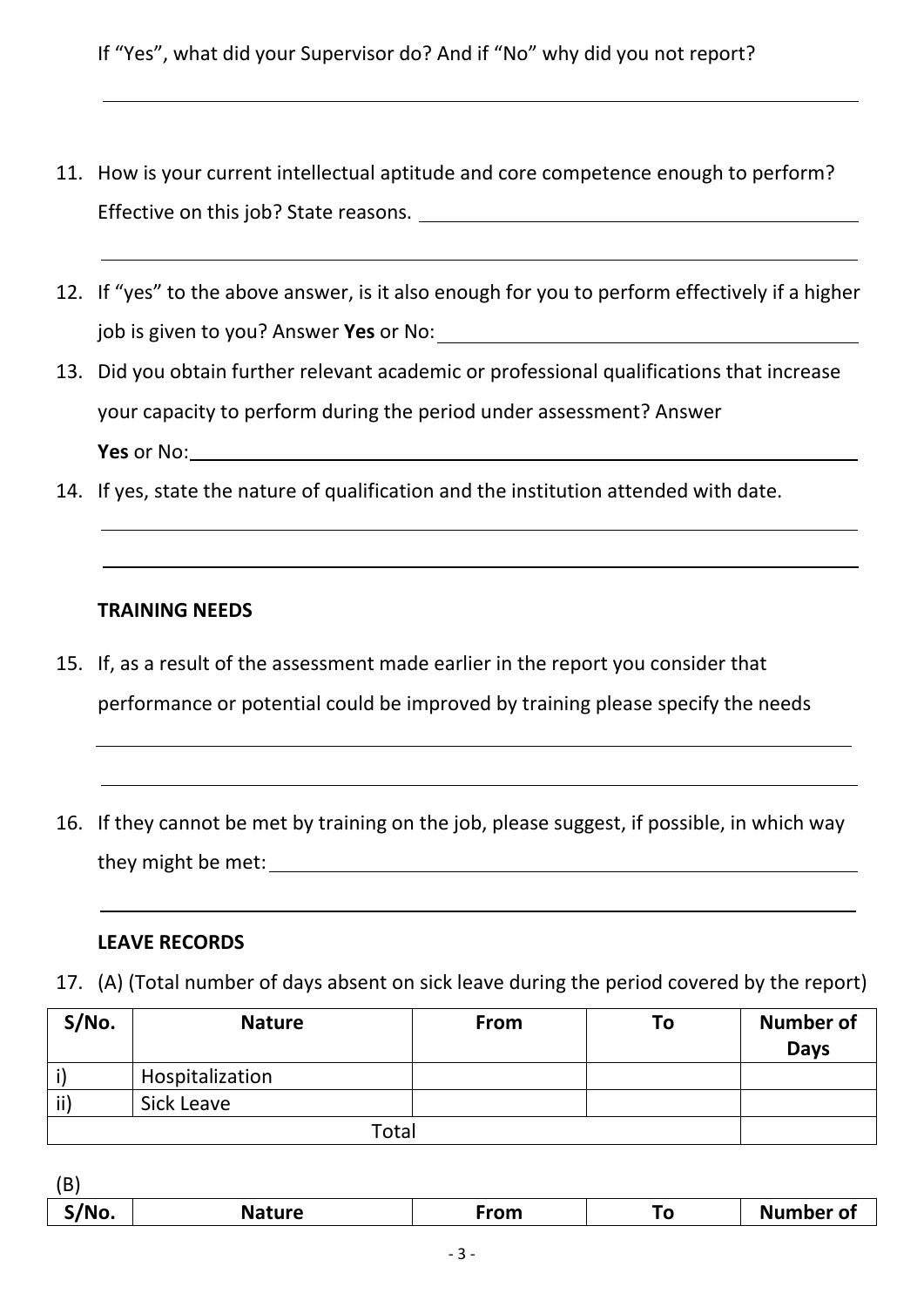|       |           |  |  | <b>Days</b> |
|-------|-----------|--|--|-------------|
|       | Maternity |  |  |             |
| Total |           |  |  |             |

 $(c)$ 

| S/No.                                             | <b>Nature</b> | <b>From</b> | Тο | Number of<br><b>Days</b> |
|---------------------------------------------------|---------------|-------------|----|--------------------------|
|                                                   | Annual Leave  |             |    |                          |
|                                                   | Casual Leave  |             |    |                          |
| Total number of days spent on annual/Casual Leave |               |             |    |                          |

- (D) Did you make any contribution of a special nature to realization of the mission and objectives of the University during the period of report: Answer Yes or No.
- (E) If "yes" State the nature of the special contribution:
- (F) How did it enhance the mission and objectives of the University?
- (G) Is your supervisor/the person you report to aware of this special contribution? Answer Yes or No:
- 18 DECLARATION BY THE MEMBER OF STAFF I certify that what I have stated in this report is correct: \_\_\_\_\_\_\_\_\_\_\_\_\_\_\_\_\_\_\_\_

NAME OF STAFF:

SIGNATURE WITH DATE: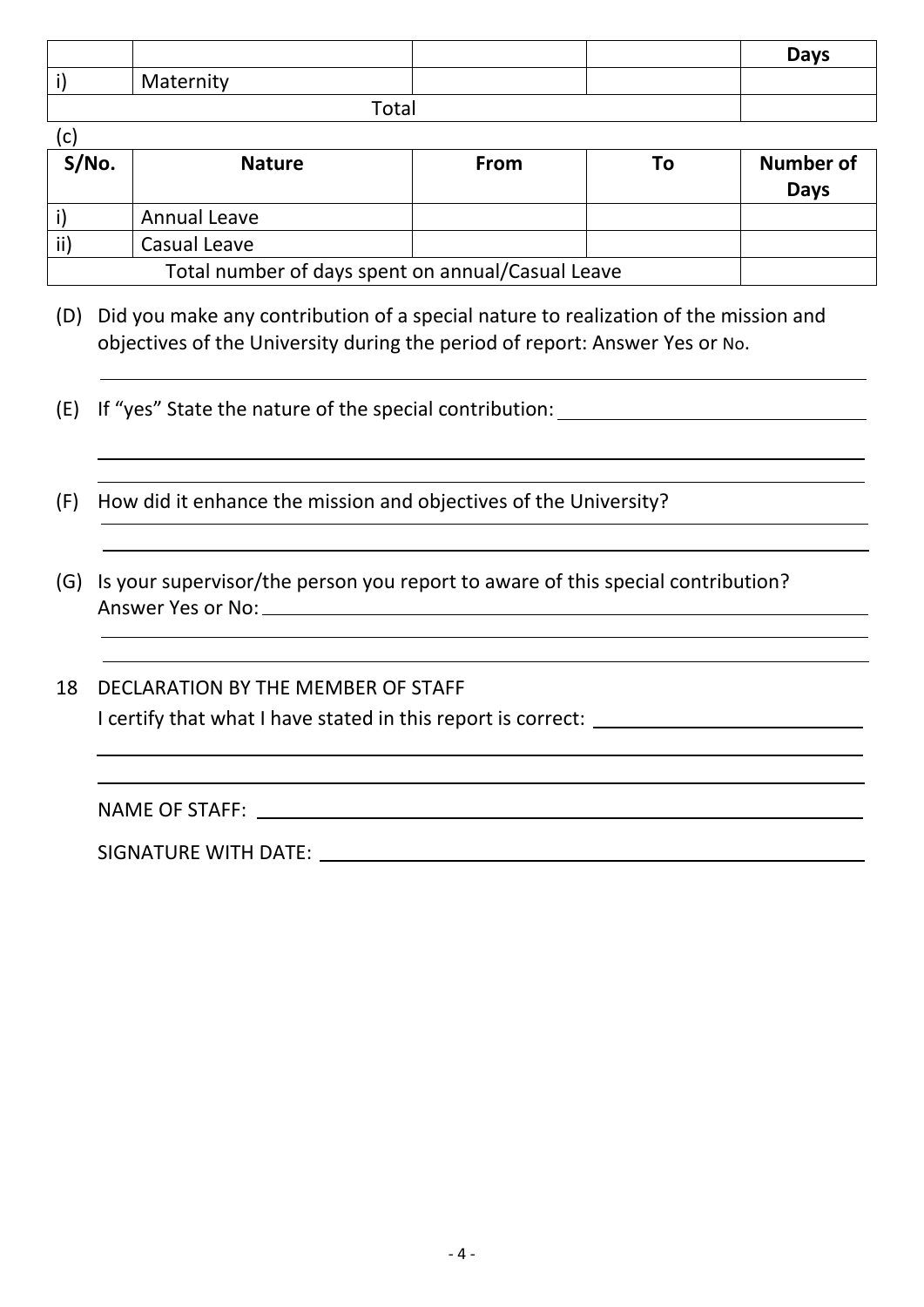# **Assessment Report**

In assessing the candidate the Supervising/Reporting Officer is requested to score in the appropriate Columns below:

- 1. For how long has the staff worked under you?
- 2. Do you agree with the staff's claim in respect of the work schedule as contained in clause (2) above:
- 3. As the staff's Supervisor, indicate the most important contribution made by the staff towards the attainment of the Organization's goals during the period under assessment (if any):
- 4. What would you say is the most important contribution?
- 5. Do you agree with the Staff's claim in respect of the special contribution to the growth of the University? Yes or NO.:

## HOW WOULD YOU RATE HIS/HER IMPORTANT CONTRIBUTION? TICK WHICH EVER

|                        |                                                                   | 3 | $\overline{2}$ |  |
|------------------------|-------------------------------------------------------------------|---|----------------|--|
| $\mathsf{i}$           | Integrity (2 Maximum)                                             |   |                |  |
| ii)                    | Industry (2 Maximum)                                              |   |                |  |
| iii)                   | Initiative (2 Maximum)                                            |   |                |  |
| iv)                    | Relationship/Cooperation with other staff at work (2              |   |                |  |
|                        | Maximum)                                                          |   |                |  |
| V)                     | Creative/Intellectual ability to tackle difficult                 |   |                |  |
|                        | problem/unsupervised work and thoroughness in handling            |   |                |  |
|                        | jobs. (3 Maximum)                                                 |   |                |  |
| vi)                    | Power of Judgment and Commonsense (2 Maximum)                     |   |                |  |
| Vii)                   | Ability to perform under pressure and take on higher              |   |                |  |
|                        | responsibility (2 Maximum)                                        |   |                |  |
| Viii)                  | Effective communication skills (especially) minutes of            |   |                |  |
|                        | meetings, budgetary defense, processing of vouchers and           |   |                |  |
|                        | carrying out maintenance work efficiently. (3 Maximum)            |   |                |  |
| $\mathsf{I}\mathsf{x}$ | Ability to delegate effectively and ability to offer constructive |   |                |  |
|                        | suggestions to clients and associates (2 Maximum)                 |   |                |  |
| X)                     | Seniority (2 points for every one (1) year over the normal        |   |                |  |
|                        | three (3) years time in rank up to a maximum of 10 points)        |   |                |  |

### **Key: \*Outstanding 3 marks, \*Very Good 2 marks, \*Good 1 Mark.**

\* Total from the score Table above: **(Maximum of 30 Points)**.

## \* Examination Result **(Maximum of 70 points)**

Total Score: **(Maximum of 100 points)**